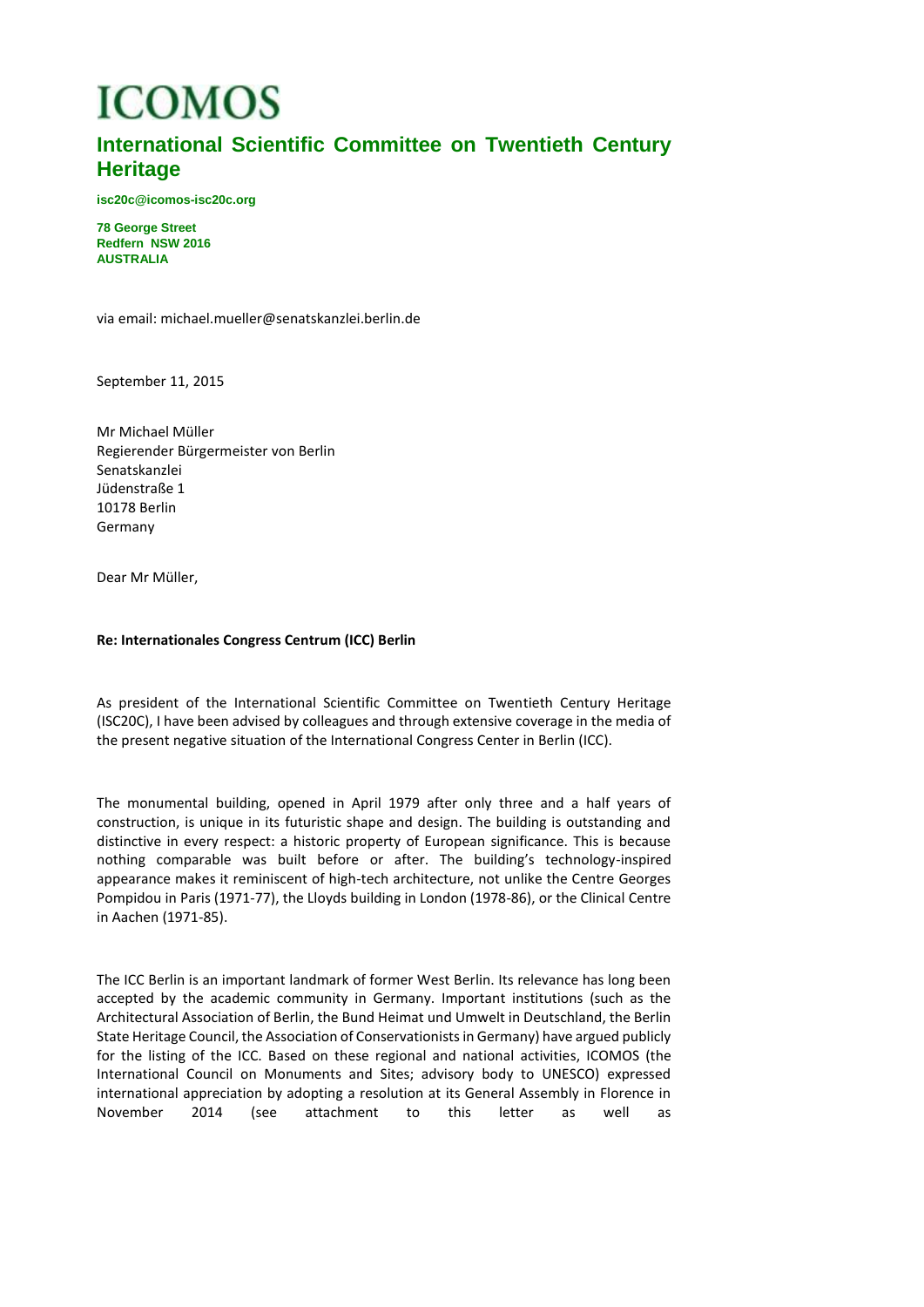[http://www.icomos.org/images/DOCUMENTS/Secretariat/2015/GA\\_2014\\_results/GA\\_2014\\_Resolutions\\_EN\\_2015](http://www.icomos.org/images/DOCUMENTS/Secretariat/2015/GA_2014_results/GA_2014_Resolutions_EN_20150109_finalcirc.pdf) [0109\\_finalcirc.pdf\)](http://www.icomos.org/images/DOCUMENTS/Secretariat/2015/GA_2014_results/GA_2014_Resolutions_EN_20150109_finalcirc.pdf).

ISC20C considers the Internationales Congress Centrum Berlin (ICC Berlin) to be an exceptional late Modernist building at the Berlin Trade Fair and Congress site (Messegelände), situated close to the Berlin Radio Tower (Funkturm) and to the Broadcasting Centre (Haus des Rundfunks) by Hans Poelzig.

On behalf of ISC20C, I wish to emphasise the integrity of the historic property as a kind of "Gesamtkunstwerk", between Pop Art and Brutalism, including the largely preserved interior design of the 1970s. ISC20C has been informed that the ICC Berlin was closed in March 2014 and terminated its operation in July 2014 without any concept for restructuring or funding or for an appropriate utilisation plan.

I strongly recommend to the German and the Berlin authorities to list the building and preserve the property, including its 40,000 square metres of interior space, in its full integrity.

Dear Mr Müller, on behalf of ISC20C I am asking you to

- Speak up for the preservation of this building and its original function: the ICC was a very successful congress centre and received several awards as such. To prevent grave alterations to the building the ICC has to continue to be used as a congress centre;
- Advocate for the building to be kept in its current authenticity and integrity;
- Revitalise the internationally popular ICC Berlin as a cultural and convention centre with state-of-the-art technology;
- Secure heritage protection of the ICC by effective heritage listing;
- Reinstate the sculpture by Jean Ipoustéguy in front of the building as a first act of revitalisation, because the building and the sculpture were designed in unison.

For further enquiries Prof. Dr. Kerstin Wittmann-Englert will be at your disposal (kerstin.wittmann-englert@tuberlin.de).

Shendan Burke

S. Burke President ICOMOS ISC20C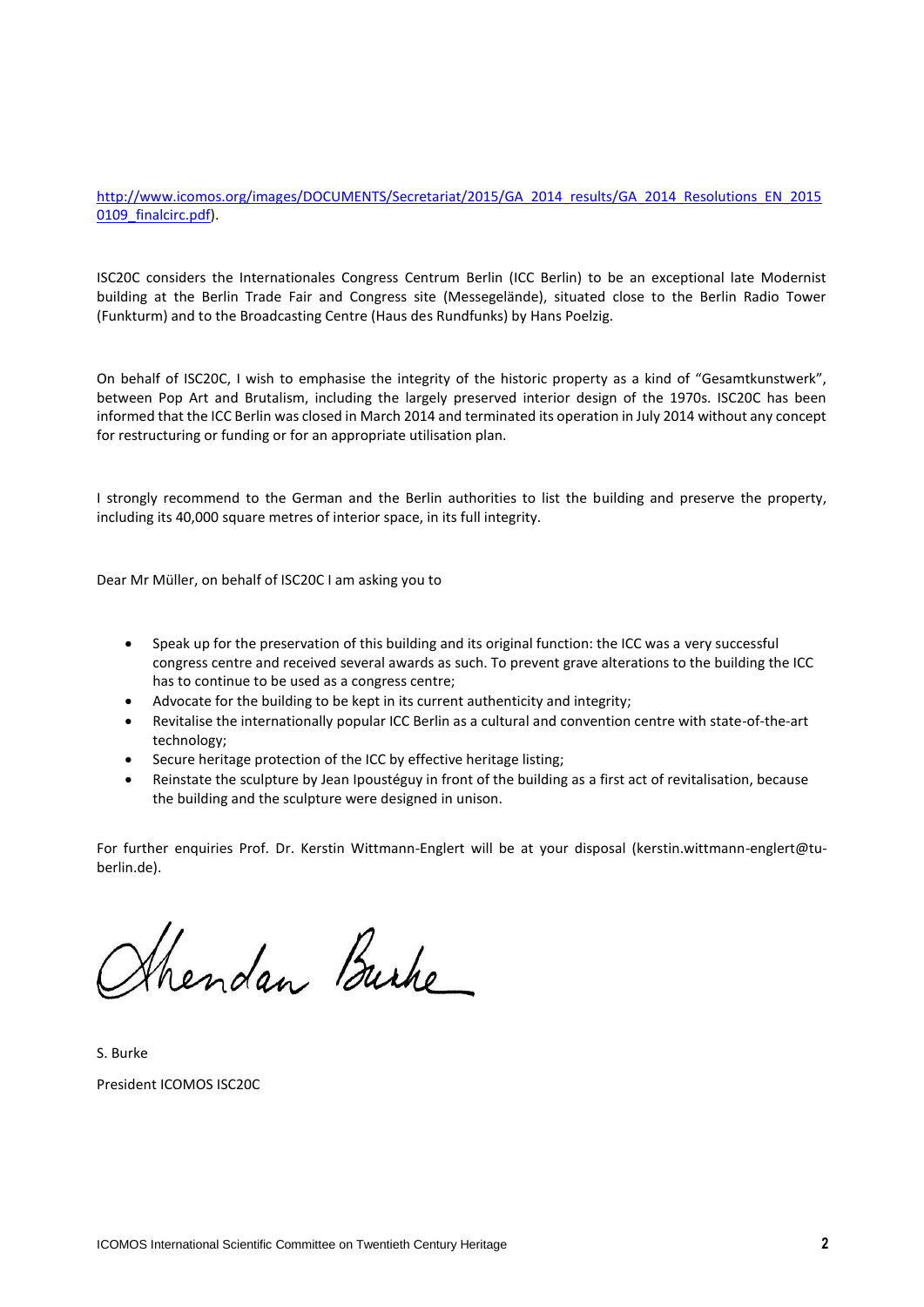## Copies to:

Mr Ralf Wieland, President of the Berlin House of Representatives: post@ralf-wieland.de Mr Peter Zühlsdorff, Chairman of the Supervisory Board of the Messe GmbH Berlin, mergens@dih-gruppe.de ICOMOS Germany, icomos@icomos.de ICOMOS International Scientific Committee on 20th Century Heritage

Mr Gustavo Araoz, President ICOMOS, gustavo.araoz@icomos.org Ms Kirsti Kovanen, Secretary General, ICOMOS, kirsti.kovanen@icomos.org Ms Gaia Jungleblodt, ICOMOS Secretariat, gaia.jungeblodt@icomos.org Ms Ana Tostoes, Chair, Docomomo International, tostoes@gmail.com Mr Albert Dubler, President, International Union of Architects, a.dubler@uia-architectes.org Mr Patrick Martin, President TICCIH, pemartin@mtu.edu